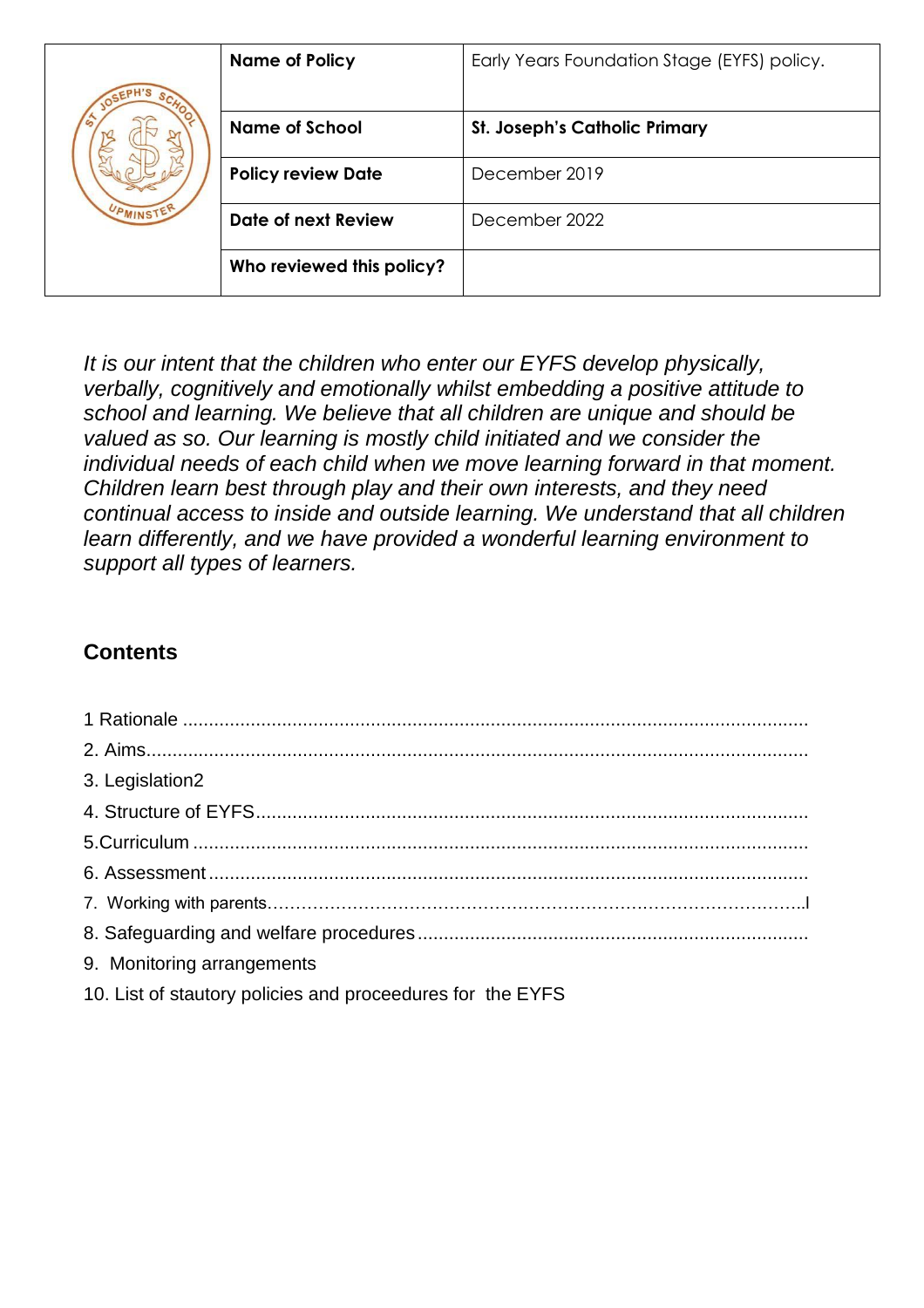## 1. RATIONALE

This policy outlines the teaching, organisation and management of the Early Years Foundation Stage at St Joseph's Catholic Primary School.

"Every child deserves the best possible start in life and the support that enables them to fulfil their potential. Children develop quickly in the early years and a child's experiences between birth and age five have a major impact on their future life chances. A secure, safe and happy childhood is important in its own right. Good parenting and high-quality early learning together provide the foundation children need to make the most of their abilities and talents as they grow up". Statutory Framework for the Early Years Foundation Stage, September 2014.

The Early Years Foundation Stage (EYFS) applies to children from birth to the end of the Reception Year. At St Joseph's we believe that early childhood is the foundation in which children build the rest of their lives and we greatly value the importance that the EYFS plays in laying secure foundations for future learning and development.

We are committed to underpinning our provision with the four themes of the Early Years Foundation Stage:

- A Unique Child
- Positive Relationships
- Enabling Environments
- Learning and Development

#### 2. AIMS

This policy aims to ensure:

- That children access a broad and balanced curriculum that gives them the broad range of knowledge and skills needed for good progress through school and life
- Quality and consistency in teaching and learning so that every child makes good progress and no child gets left behind
- Close partnership working between staff and with parents and/or carers
- Every child is included and supported through equality of opportunity and antidiscriminatory practice

### 3.LEGISLATION

This policy is based on requirements set out in the [2017 statutory framework for the Early](https://www.gov.uk/government/uploads/system/uploads/attachment_data/file/596629/EYFS_STATUTORY_FRAMEWORK_2017.pdf)  [Years Foundation Stage \(EYFS\).](https://www.gov.uk/government/uploads/system/uploads/attachment_data/file/596629/EYFS_STATUTORY_FRAMEWORK_2017.pdf)

### 4. STRUCTURE OF THE EYFS

The EYFS has 60 4/5-year olds. There are 2 classes of 30 children and an outside learning environment. In addition to the two class teachers each class has a full-time equivalent teaching assistant.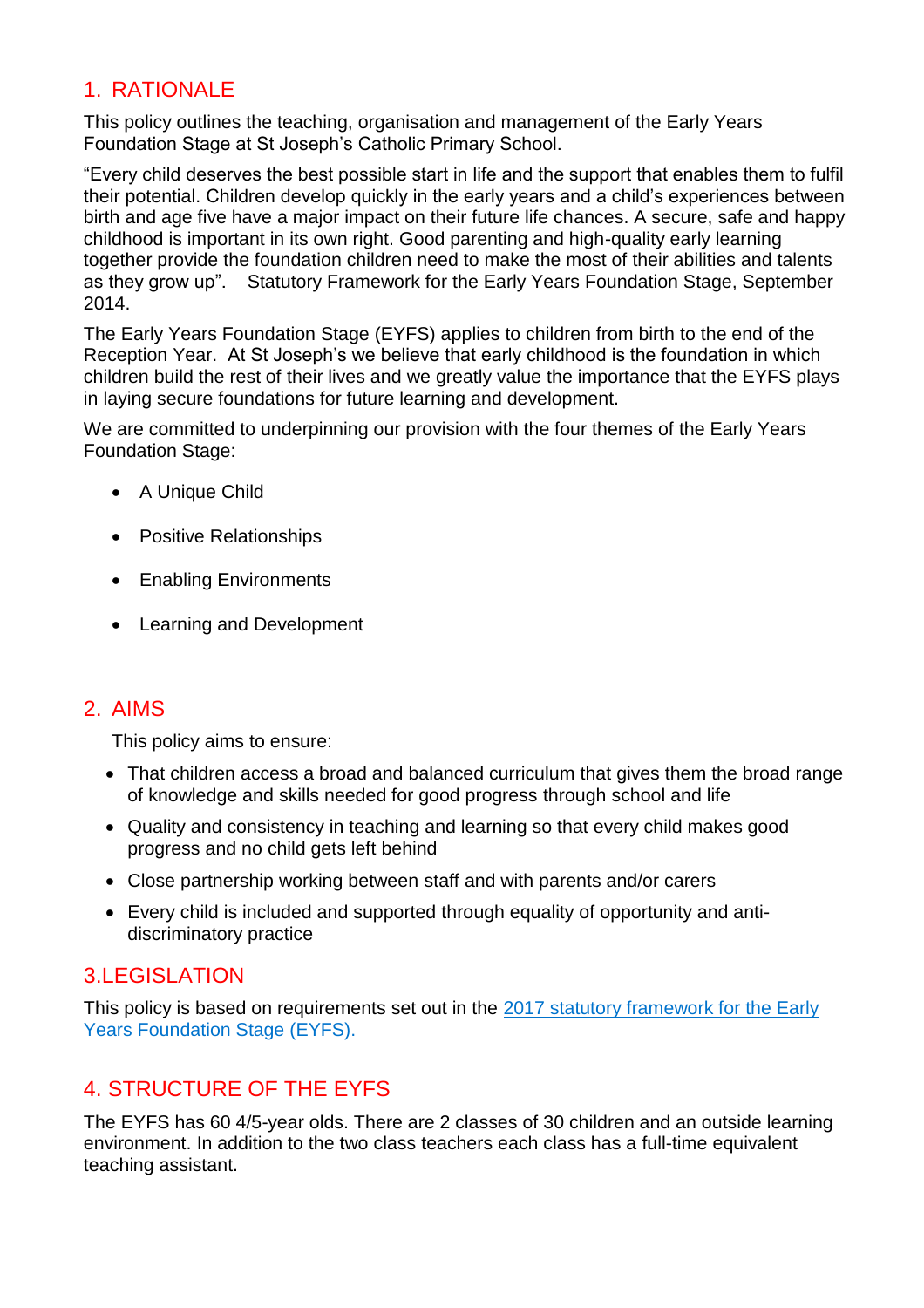## 5. CURRICULUM

Children are born with a natural desire to explore and learn, and we can support them in this. We do this by creating an enabling environment (both physical and emotional) and through the relationships and interactions that the children experience. **We do not plan ahead**, rather we remain "in the moment" with the children as they explore and learn. We observe carefully and enhance the learning whenever we spot a "teachable moment". Our observations, interactions and the outcomes are recorded afterwards.

Our early years setting follows the curriculum as outlined in the 2017 statutory framework of the EYFS.

The EYFS framework includes 7 areas of learning and development that are equally important and inter-connected. However, 3 areas known as the prime areas are seen as particularly important for igniting curiosity and enthusiasm for learning, and for building children's capacity to learn, form relationships and thrive.

The prime areas are:

- Communication and language
- Physical development
- Personal, social and emotional development

The prime areas are strengthened and applied through 4 specific areas:

- Literacy
- Mathematics
- Understanding the world
- Expressive arts and design

#### **Planning**

In Reception we implement Planning in the moment. The majority of our daily learning is child initiated and children learn through their own interests. The professional staff use observations and assessment to move children's learning on in that moment. In guiding learning staff consider how each child learns best. The Characteristics of Effective Learning underpin learning and development across all areas and support the children to remain effective and motivated learners. We complete retrospective planning sheets to support ideas and daily formative assessment. The retrospective planning informs ideas for future learning. This is often linked to Understanding the World and Expressive Art and Design. Planning is in place for discrete lessons in phonics, Maths, R.E and shared reading/writing

#### **Teaching**

.

Each area of learning and development is implemented predominantly through child led purposeful play, and through a mix of adult-led discrete lessons. Staff respond to each child's emerging needs and interests, guiding their development through warm, positive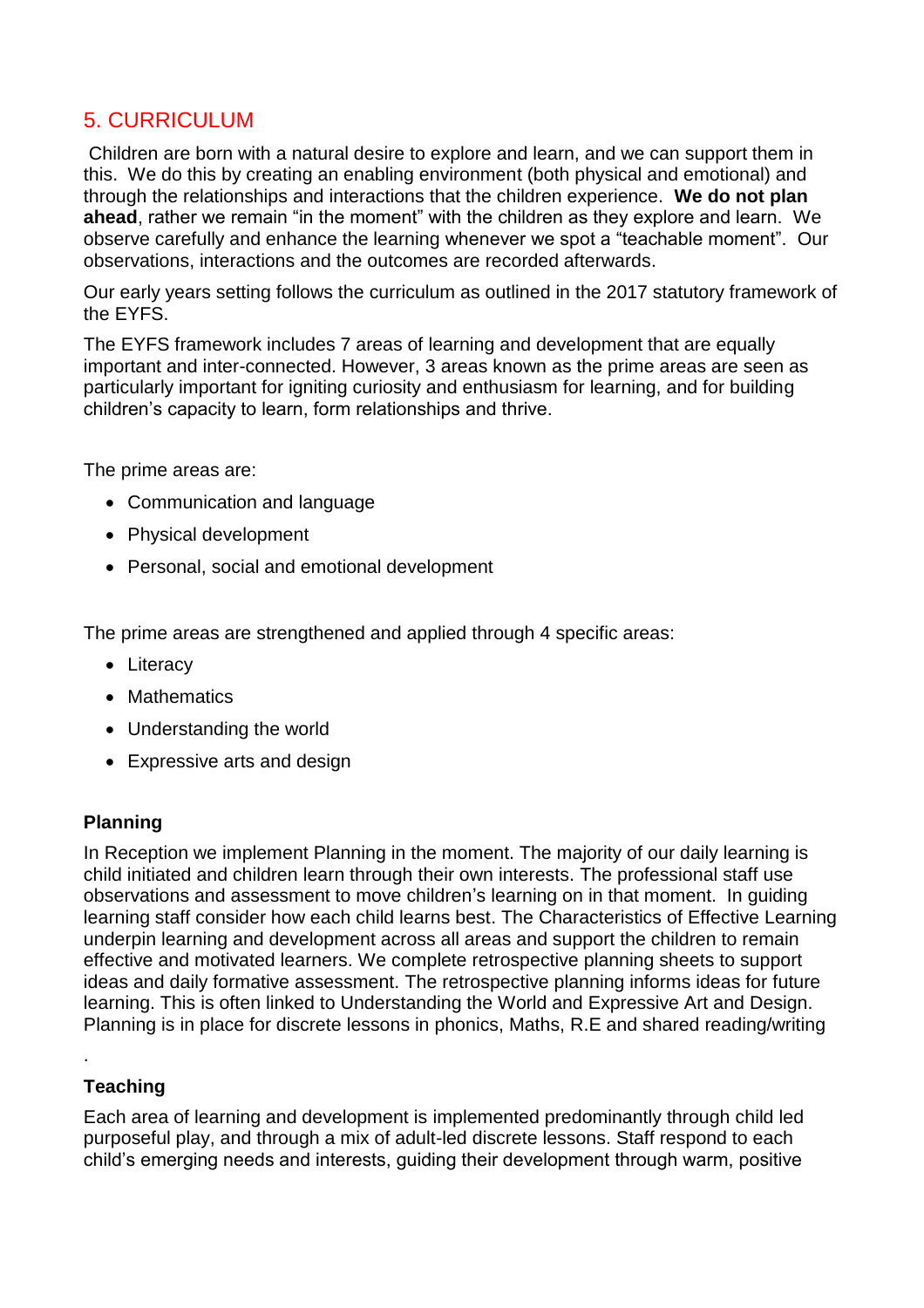interaction. Each interaction is a learning opportunity and in that moment the adult moves the child's learning on. Children have access to both the inside and outside learning environment.

Teaching of discrete lessons can be whole class or in groups.

#### **Training**

We have regular team meetings to moderate all the children's development. All EYFS staff are kept up to date with new initiatives and training. They also visit other schools and have whole school training.

The Reception class teachers attend regular and various CPD, including meetings with other EY teachers to moderate judgements.

### 6. ASSESSMENT

At St Joseph's ongoing assessment is an integral part of the learning and development processes. We undertake comprehensive baseline assessment in the first half term. Parents are included in this assessment and have meetings to discuss their child's strengths and needs in the first weeks of term. Staff continually observe pupils to identify their level of achievement, interests and learning styles. These observations are used to shape future ideas for planning for each child and for the whole class. Staff also consider shared by parents and/or carers.

At the end of the EYFS, staff complete the EYFS profile for each child. Pupils are assessed against the 17 early learning goals, indicating whether they are:

- Meeting expected levels of development
- Exceeding expected levels or,
- Not yet reaching expected levels ('emerging')

The profile reflects ongoing observations and discussions with parents and/or carers. The results of the profile are then shared with parents and/or carers.

We have regular Pupil Progress meetings with STT to discuss progress and attainment.

#### *TRANSITION INTO KS 1*

We have a thorough transition meeting with Year 1 colleagues and in the Summer term the Reception children have opportunities to visit the Year 1 environment and playground.

### 7. WORKING WITH PARENTS

We recognise that children learn and develop well when there is a strong partnership between staff and parents and/or carers.

Parents are invited to a meeting before their child starts school. We gather information about the child's interests, and it is an opportunity to discuss any concerns the parents may have. The parents also attend meetings led by the Head teacher in the term before their children start school.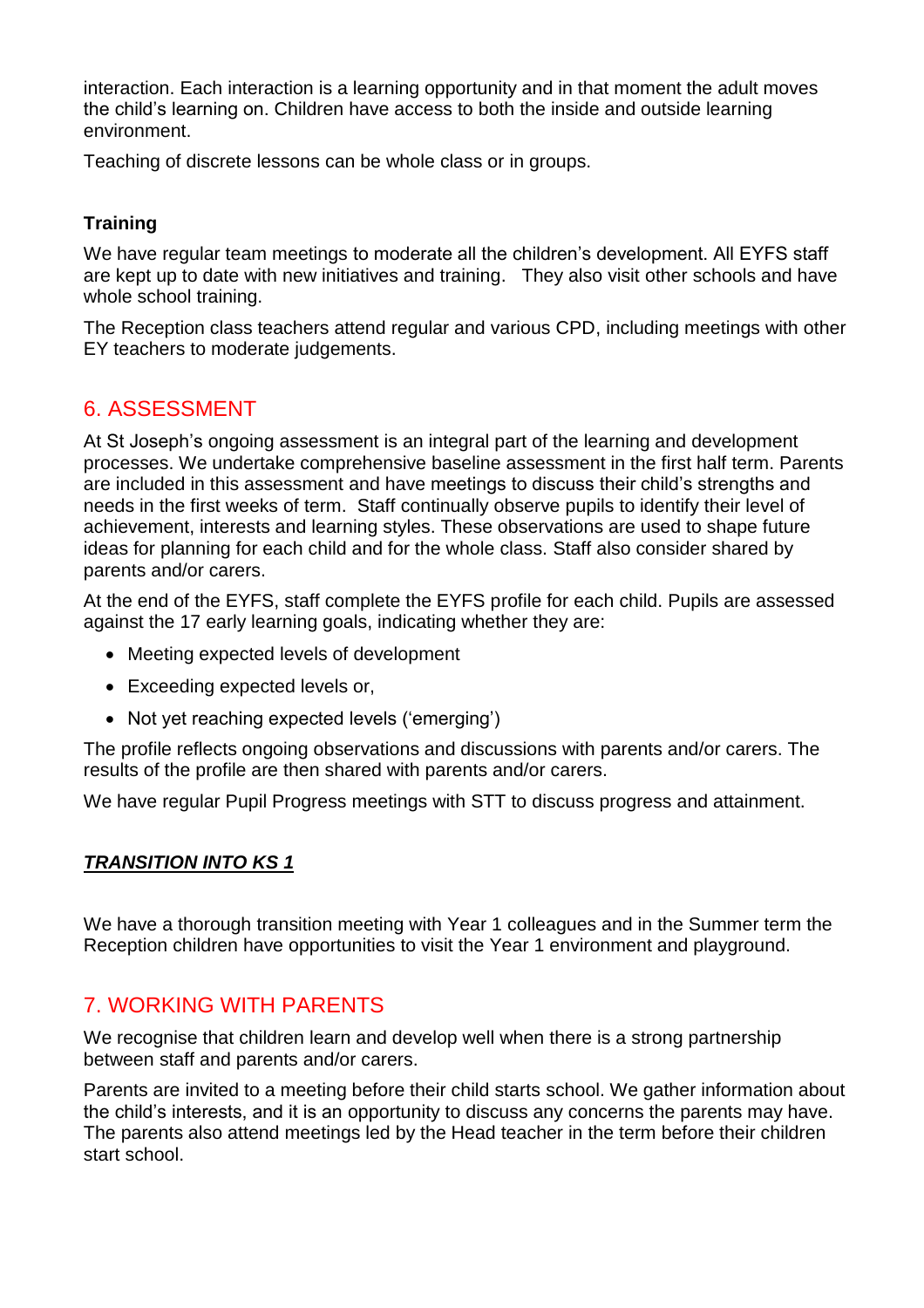We run a curriculum meeting in the first 3 weeks of term to provide information on all areas of learning. We also recommend pertinent web sites and other resources that will support the children's learning at home.

Parents and/or carers are kept up to date with their child's progress and development. They share updates on children's interests and development. We hold parent focus meetings 3 times a year and parents attend regular Stay Play and Learn Sessions. In these sessions we run phonic and maths workshops. We send a weekly newsletter informing them of the week's work in class.

### 8. SAFEGUARDING AND WELFARE PROCEDURES

Our safeguarding and welfare procedures are outlined in our safeguarding policy. In our EYFS we record all accidents in our medical book. Forms are sent to parents with an explanation. Parents are phoned about bumps to the head and other serious accidents. These are reported to the school office as well.

#### 9. MONITORING ARRANGEMENTS

This policy will be reviewed and approved by the EYFS Lead and Assistant Head Teacher every 3 years.

At every review, the policy will be shared with the governing board curriculum committee of the full governing body.

### List of statutory policies and procedures for the EYFS

| Statutory policy or procedure for the EYFS | Where can it be found?                                                                                                                                                                         |
|--------------------------------------------|------------------------------------------------------------------------------------------------------------------------------------------------------------------------------------------------|
| Safeguarding policy and procedures         | See safeguarding and child protection policy.<br>http://www.st-josephs-upminster.net/wp-<br>content/uploads/2019/05/Intimate-Care-<br>Policy.pdf                                               |
| Procedure for responding to illness        |                                                                                                                                                                                                |
| Administering medicines policy             | See Supporting Pupils with medical<br>Conditions policy.<br>http://www.st-josephs-upminster.net/wp-<br>content/uploads/2020/02/Supporting-pupils-with-<br><b>Medical-Conditions-Policy.pdf</b> |
| Emergency evacuation procedure             | This is school information only due to the<br>sensitive information it contains.                                                                                                               |